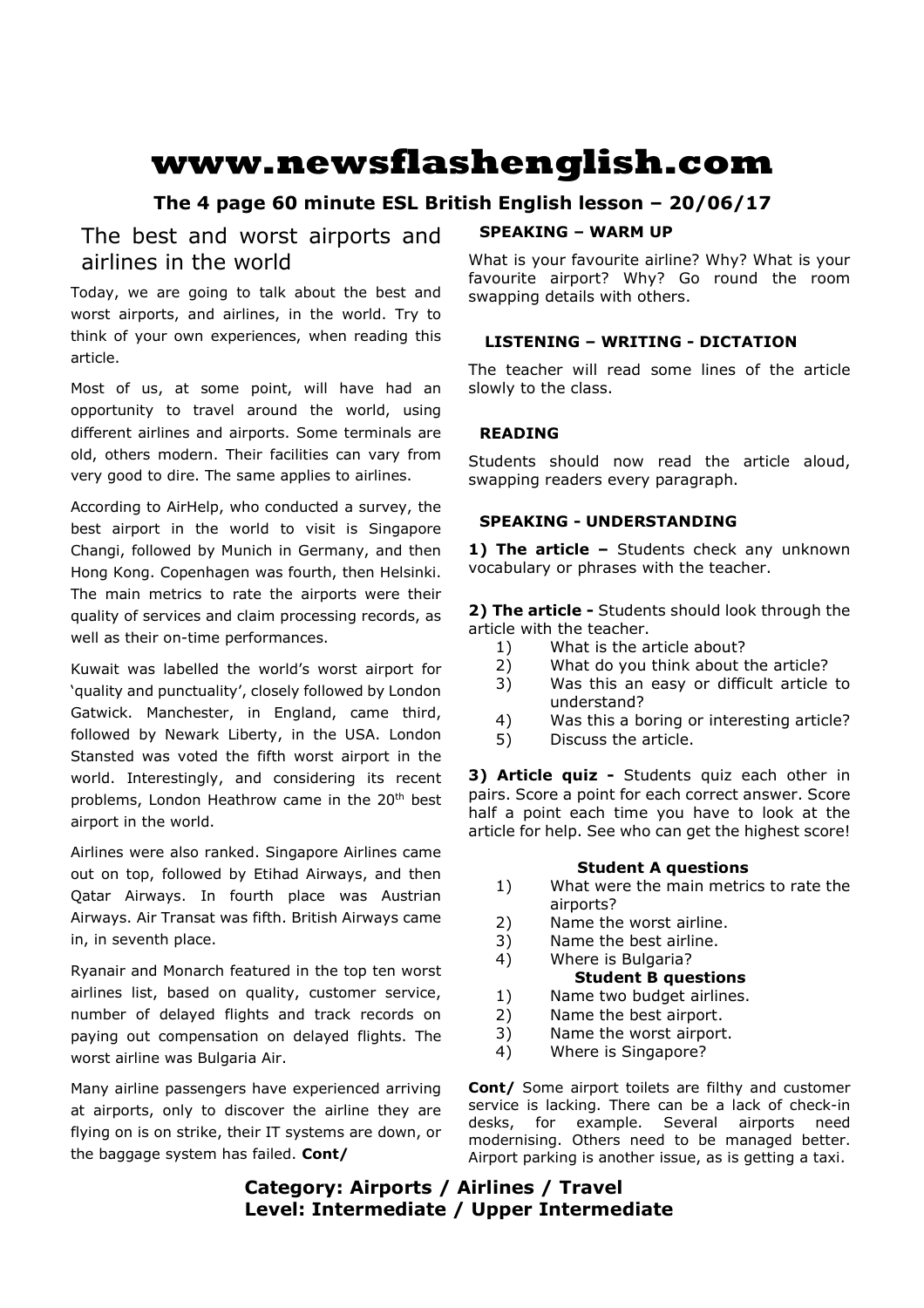The best and worst airports and airlines in the world *– 20th June 2017*

### **WRITING / SPEAKING**

you can about **'airports***'. One-two minutes.*  Compare with other teams. Using your words compile a short dialogue together.

### **WRITING / SPEAKING**

*In pairs* – Think of three airlines you have flown on. Which was best? Why? Where did you fly to? Discuss together.

| - |  |
|---|--|
| ۔ |  |

Think of three airports you have flown from or to. Which was best? Why? Which was worst? Why? Discuss together.

### **SPEAKING – GAME - AIRPORT**

*In a circle as a class – "I went to an airport recently and I saw…"* Repeat what was previously said, and then add one more thing. Forget any and you are eliminated! *5 mins.* 

### **DISCUSSION**

### **Student A questions**

- 1) What do you think about what you've read?
- 2) Which is your favourite airline? Why?
- 3) Which is your favourite airport? Why?
- 4) Which airline didn't you like flying with? Why?
- 5) Which is your favourite budget airline? Why?
- 6) What's the difference between a budget airline and a normal airline?
- 7) Have you ever arrived at an airport, to discover your flight is delayed?
- 8) Have you ever experienced dirty toilets at an airport?
- 9) Which long haul airline do you prefer to fly with? Why?
- 10) Have you learn anything today??

### **SPEAKING – ROLEPLAY 1**

In pairs. On the board write as many words as In groups. One of you is the interviewer. The others are one of the following people. You are in the *Discussion FM* radio studio in London. Today's interview is about: *The best and worst airports and airlines in the world.*

- 1) An airport representative.
- 2) An airline passenger, who got delayed at an airport for 24 hours recently.
- 3) A travel journalist.
- 4) An airline representative.

*The teacher will choose some groups to roleplay their interview in front of the class.* 

### **SPEAKING - PRESENTATION**

*In pairs –* Think of five things you hate about airports or a particular airport. Prepare a 1-2 minute presentation on how you might resolve the issues. Present your thoughts to the class. *3 mins prep. 5-10 mins.* 

### **SPEAKING - DISCUSSION**

*Allow 5-10 minutes* – As a class.

**The best and worst airports and airlines in the world** 

*The teacher can moderate the session.*

### **DISCUSSION**

### **Student B questions**

- 1) Did the headline make you want to read the article?
- 2) How would you describe the taxis at your local airport?
- 3) Is getting to your local airport easy?
- 4) Have you ever had to stay overnight in an airport terminal? If yes, explain.
- 5) What makes a good airline?
- 6) Why do you think Singapore Airlines came top of the rankings?
- 7) Why do you think Singapore Changi came top of the rankings?
- 8) What is Singapore doing right that other airports and airlines are doing wrong?
- 9) What recommendations would you make to your local airport to improve it?
- 10) Did you like this discussion?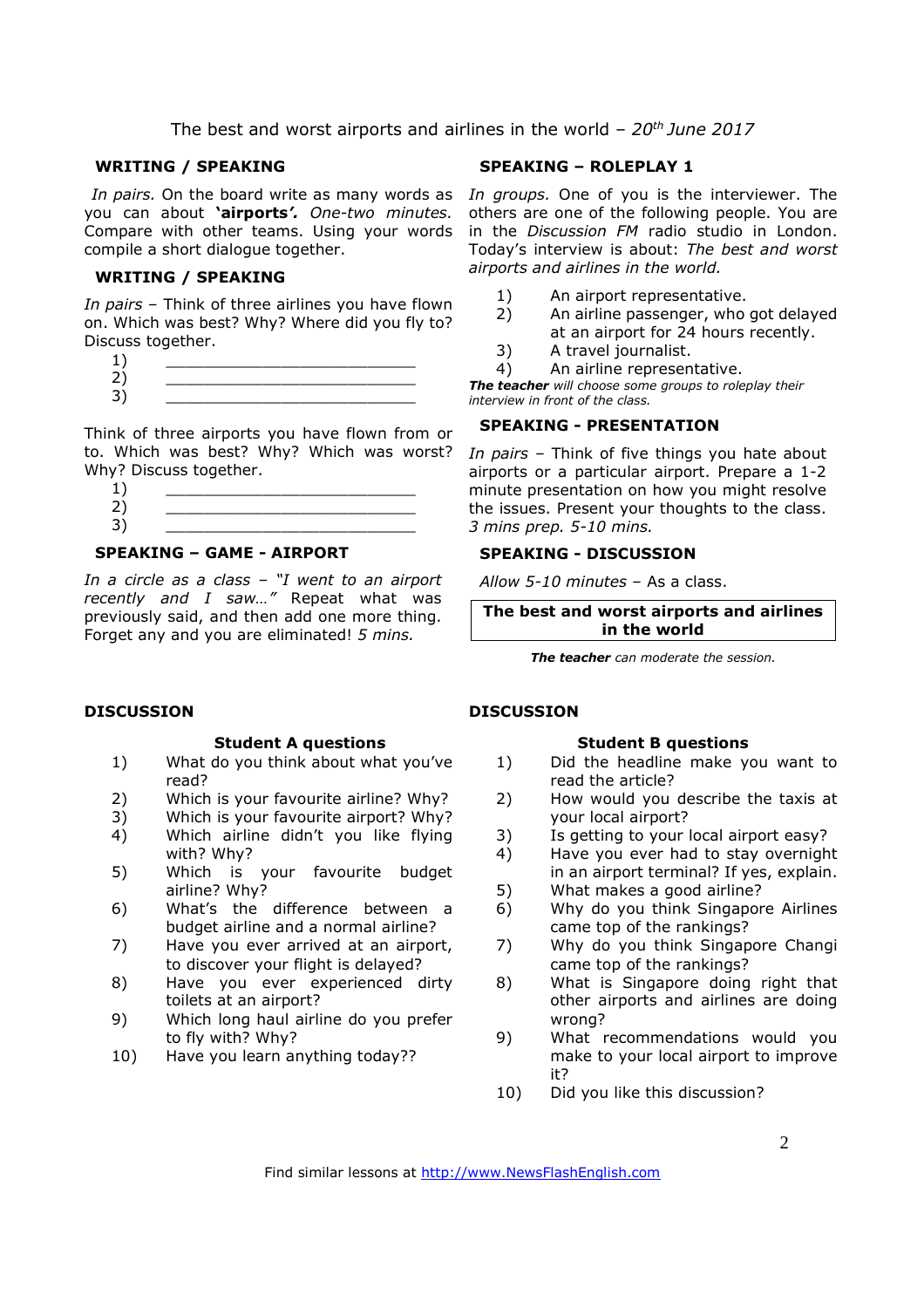The best and worst airports and airlines in the world *– 20th June 2017*

### **The best and worst airports and airlines in the world**

Today, we are going to talk about the best and worst airports, and airlines, in the world. Try to think of your own  $(1)$ , when reading this  $(2)$ .

Most of us, at some point, will have had an opportunity to (3)\_ around the world, using different airlines and airports. Some terminals are old, others modern. Their (4) \_ can vary from very good to dire. The same applies to airlines.

According to AirHelp, who conducted a survey, the best airport in the world to (5) is Singapore Changi, followed by Munich in Germany, and then Hong Kong. Copenhagen was fourth, then Helsinki. The main  $(6)$  to rate the airports were their  $(7)$ of services and claim processing records, as well as their on-time (8) .

### *performances / quality / visit / travel / experiences / article / facilities / metrics /*

Kuwait was labelled the world's worst airport for 'quality and (1)\_\_', closely followed by London Gatwick. Manchester, in England, came third, followed by Newark Liberty, in the USA. London Stansted was voted the fifth worst (2)\_\_ in the world.  $(3)$ , and considering its  $(4)$ , problems, London Heathrow came in the 20<sup>th</sup> best airport in the world.

Airlines were also ranked. Singapore Airlines came out on (5) \_\_, followed by Etihad Airways, and then Qatar Airways. In fourth place was Austrian Airways. Air Transat was fifth. British Airways came in, in seventh place.

Ryanair and Monarch featured in the top ten (6)\_\_ airlines list, based on quality, (7) service, number of delayed flights and track records on paying out (8)\_\_ on delayed flights. The worst airline was Bulgaria Air.

### *worst / compensation / airport / punctuality / customer / recent / interestingly / top*

### **GAP FILL: READING GAP FILL: GRAMMAR**

### **The best and worst airports and airlines in the world**

Today, we are going to talk about the best and worst airports, and airlines, in the world. Try to think of  $(1)$  own experiences,  $(2)$  reading  $(3)$  article.

(4)\_\_ of us, at some point, will have had an opportunity to travel around the world, using different airlines and airports. (5) terminals are old, others modern. Their facilities can vary from very good to dire. The same applies to airlines.

According to AirHelp, who conducted a survey, the best airport in the world to visit is Singapore Changi, followed by Munich in Germany, and then Hong Kong. Copenhagen was fourth, (6) Helsinki. The main metrics to rate the airports were  $(7)$  quality of services and claim processing records, (8) their on-time performances.

### *then / as well as / their / when / some / your / this / most*

Kuwait was labelled the world's worst airport (1)\_\_ 'quality and punctuality', closely followed (2)\_\_ London Gatwick. Manchester, in England, came third, followed by Newark Liberty, (3) the USA. London Stansted was voted the fifth worst airport in the world. Interestingly, and considering (4)\_\_ recent problems, London Heathrow came in the 20th best airport in the world.

Airlines were also ranked. Singapore Airlines came out on top, followed by Etihad Airways, (5) then Qatar Airways. In fourth place was Austrian Airways. Air Transat was fifth. British Airways came in, in seventh place.

Ryanair and Monarch featured in the top ten worst airlines list, based (6)\_\_ quality, customer service, number (7) delayed flights and track records on paying out compensation on delayed flights. (8)\_ worst airline was Bulgaria Air.

### *of / in / by / on / its / for / the / and*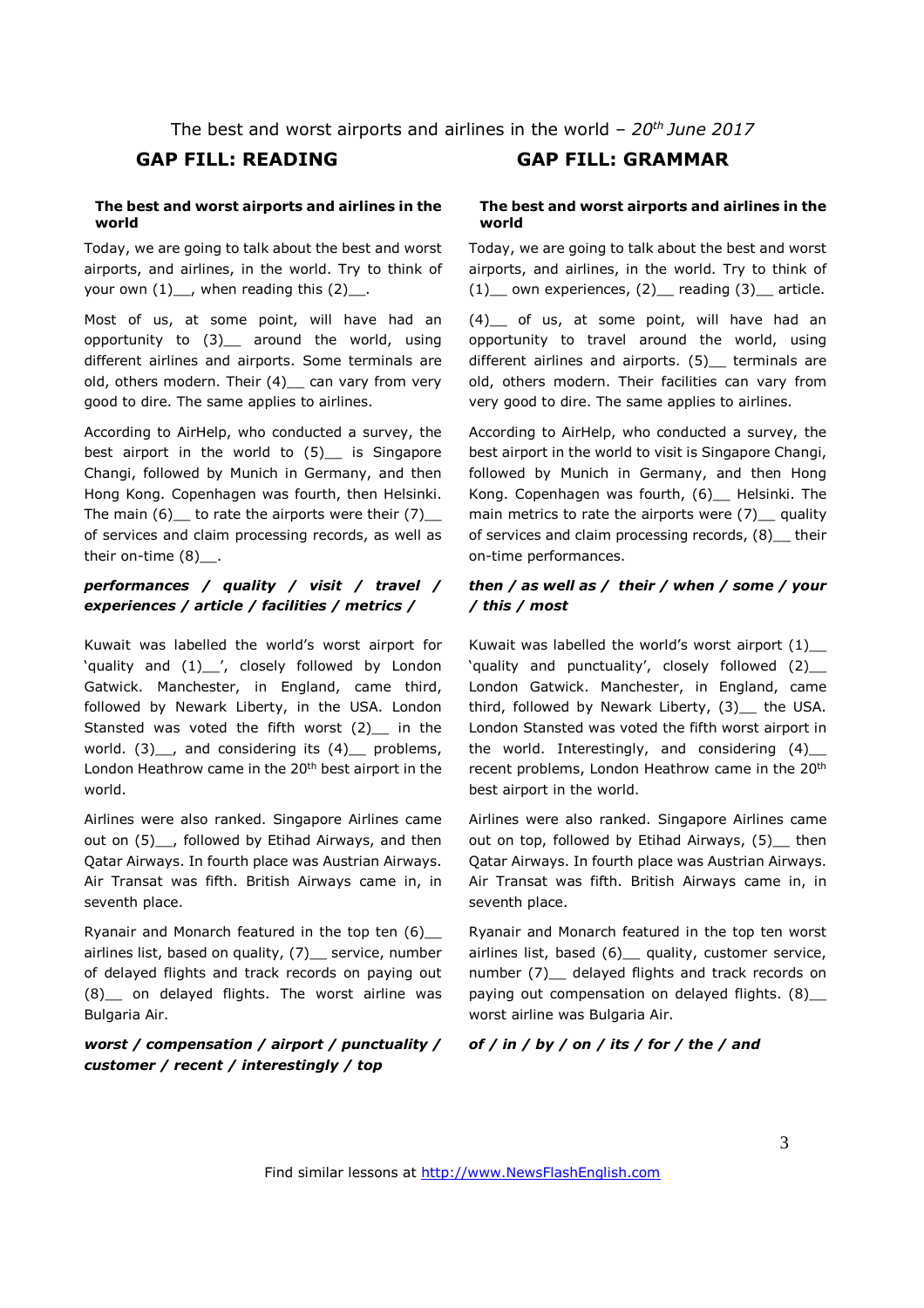The best and worst airports and airlines in the world *– 20 th June 2017*



### **GAP FILL: LISTENING WRITING/SPELLING**

### **The best and worst airports and airlines in the world**

Today, we are going to talk about \_\_\_\_\_\_\_\_\_\_\_\_\_\_\_\_\_\_

airports, and airlines, in the world. Try to think of your own experiences, when reading this article.

Most of us, at some point, will have

to travel around the world, using different airlines and airports. Some terminals are old, others modern. Their from very good to dire. The same

### applies to airlines.

According to AirHelp, who conducted a survey, the best airport in the world to visit is Singapore Changi, followed by the contract of the contract of the Hong Kong. Copenhagen was fourth, then Helsinki. The main metrics to rate the airports were their quality of services and claim processing records, as well as their

Kuwait was labelled the world's worst airport for '\_\_\_\_\_\_\_\_\_\_\_\_\_\_\_\_\_\_\_\_\_\_\_\_\_\_\_\_\_ \_\_\_\_\_\_\_\_\_\_\_\_\_\_\_\_\_', closely followed by London Gatwick.

Manchester, in England, came third, followed by Newark

Liberty, in the USA. London Stansted was voted the fifth worst airport in the world. Interestingly, and considering its recent problems, \_\_\_\_\_\_\_\_\_\_\_\_\_\_\_\_\_\_\_\_\_\_\_ in the 20<sup>th</sup> best airport in the world.

Airlines were also ranked. Singapore Airlines came out on top, followed \_\_\_\_\_\_\_\_\_\_\_\_\_\_\_\_\_, and then Qatar Airways. In fourth place was Austrian Airways. Air Transat was fifth. British Airways came in, in seventh place. featured in the top ten worst airlines list, based on quality, customer service, number of delayed flights and track records on \_\_\_\_\_\_\_\_\_\_\_\_\_\_\_\_\_\_\_\_\_\_\_ on delayed flights. The worst airline was Bulgaria Air.

### **www.newsflashenglish.com**

**Copyright D. J. Robinson 2017 (V2)**

### **WRITING / SPEAKING**

**1) On the board -** *In pairs/As a class,* list **10 airports you have visited.** Talk about them. Which was best? Why? Which was worst? Why? Talk about each of them. *Five minutes.*

**2) Sentence starters -** Finish these sentence starters. Correct your mistakes. Compare what other people have written.

- 1) The best  $\blacksquare$
- 2) The worst
- 3) Airports \_\_\_\_\_\_\_\_

**3)** Write down 50 words about: *The best and worst airports and airlines in the world.* Your words can be read out in class.

**4) Homework -** Write and send a 200 word email to your teacher about: *The best and worst airports and airlines in the world.*

### **SPELLING**

The teacher will ask the class individually to spell the following words that are in the article. Afterwards check your answers. 1) compensation<br>2) airlines 2) airlines 3) airports 4) Munich

- 5) Copenhagen 6) performances<br>7) Heathrow .<br>Heathrow 8) seventh
- 9) quality
- 10) systems

# **SPELLING**

Use the following

ratings: **Pass = 12 Good = 15 Very good = 18 Excellent = 20** 11) interestingly 12) passenger 13) experiences 14) article 15) opportunity 16) different 17) facilities 18) vary<br>19) punc

- punctuality
- 20) problems

Find similar lessons at http://www.NewsFlashEnglish.com